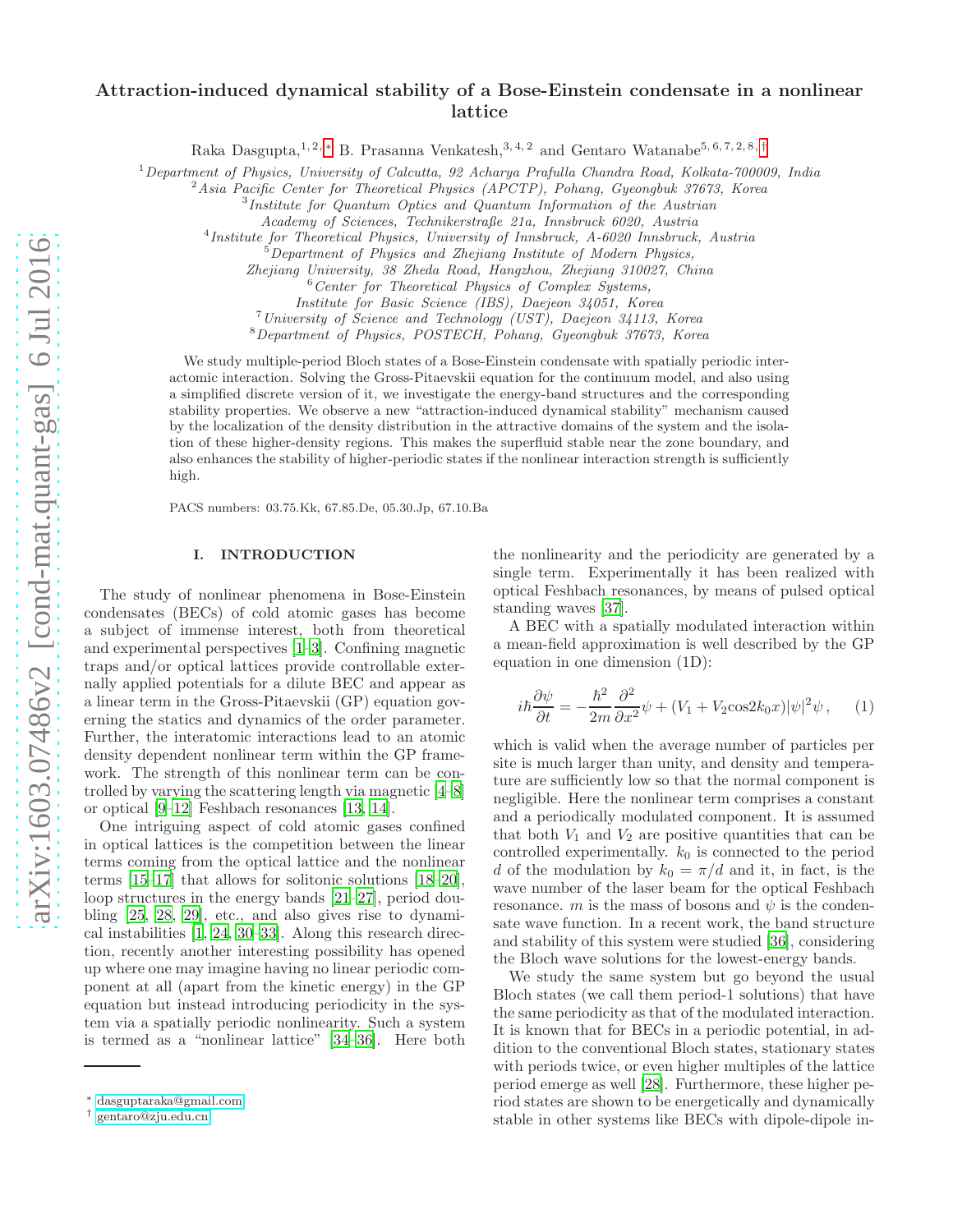teractions in optical lattices [\[38](#page-10-18)]. In the present work, for the case of periodically modulated interaction, we explore the possibility of having period-doubled stationary states (termed as period-2 solutions). Moreover we make a comparison between the stability regions of period-1 [\[36\]](#page-10-16) and period-2 energy bands. We find that while the stability of the period-1 solutions can be qualitatively explained in terms of the overall averaged interaction as described in earlier studies [\[36\]](#page-10-16), the stability of period-2 solutions demands for a more careful study of the dynamics of the system. We show that, in the period-2 case, BECs localized at each cell are more isolated and such isolation can stabilize the dynamics of the system, giving the central result of this paper: attraction-induced dynamical stability.

The paper is organized as follows. In Sec. [II,](#page-1-0) the system is described using a discrete model to obtain a basic sketch of the energy bands and the overall stability trends. In Sec. [III](#page-5-0) we deal with the full continuum model for the system, and solve the GP equation to study the band structures and the stability conditions. In Sec. [IV](#page-6-0) the stability mechanism is explained from a physical standpoint. We summarize the results in Sec. [V.](#page-9-5)

### <span id="page-1-0"></span>II. THE DISCRETE MODEL

### A. Formalism

We first consider a simplified version of the system, where the uniform component of interaction is set to zero  $(V_1 = 0$  and  $V_2 \neq 0)$ , and map it in a discrete model [\[24,](#page-10-12) [39](#page-10-19)]. This is analogous to an optical lattice in 1D. We reduce the system with a spatially periodic interaction in the continuum representation to a discrete representation by sampling just two points per period of the interaction (the maxima and minima of the interaction). Thus in this discrete model, the spacing between two sites is given by  $d$  with the period of the interaction (i.e., the period of the original nonlinear lattice)  $d = 2d$ . In this representation, the on-site interaction parameter alternates between U and  $-U$  at the adjacent sites. To obtain periodic solutions, we can define a "supercell" that consists of two sites, with the lattice constant d. If instead of regular Bloch solutions, we consider a p-periodic solution, the length of the supercell will be pd, containing 2p discrete lattice sites.

A simple Hamiltonian for such a discrete model describing tunneling and interaction in this situation can be written as [\[24,](#page-10-12) [39\]](#page-10-19)

$$
H = -K \sum_{j} (\psi_{j}^{*} \psi_{j+1} + \psi_{j+1}^{*} \psi_{j}) + \frac{U}{2} \left[ \sum_{j=\text{even}} |\psi_{j}|^{4} - \sum_{j=\text{odd}} |\psi_{j}|^{4} \right],
$$
 (2)

<span id="page-1-3"></span>where  $\psi_j$  is the amplitude at site j. Here the first term

in the equation signifies hopping between the nearestneighbour sites characterized by the hopping parameter K, and the next term denotes the on-site inter-particle interaction. It is assumed that the odd-numbered sites are attractive, while the even-numbered sites are repulsive.

We aim to find stationary states with a fixed total number of particles. These are obtained by demanding that the variation of  $H - \mu N$  ( $\mu$  being the chemical potential) with respect to  $\psi_j^*$  be zero. That is,

<span id="page-1-1"></span>
$$
U|\psi_j|^2 \psi_j - K(\psi_{j+1} + \psi_{j-1}) - \mu \psi_j = 0 \quad \text{(for even } j),
$$
  

$$
-U|\psi_j|^2 \psi_j - K(\psi_{j+1} + \psi_{j-1}) - \mu \psi_j = 0 \quad \text{(for odd } j).
$$
  
(3)

## B. Stationary solutions for the period-1 and period-2 states

We focus on two particular cases: 1) period-1 states (normal Bloch states), i.e., when the particle density has the same periodicity as that of the lattice, and 2) period-2 (period-doubled) states, i.e., when the particle density has twice the periodicity as that of the lattice. We separate from  $\psi_j$  a plane-wave part,  $e^{ikj\tilde{d}}$ , and write  $\psi_j$  in a product form:  $g_j e^{ikj\tilde{d}}$ , where  $\hbar k$  is the quasimomentum of the bulk superflow flowing in the same direction of the lattice and  $g_i$  is the complex amplitude at site j.

The period-1 unit cell consists of two lattice sites. Since the periodic boundary condition implies that  $g_i =$  $g_{j+2}$ , we have to solve Eq. [\(3\)](#page-1-1) for  $g_1$  and  $g_2$  only, subject to the condition

$$
|g_1|^2 + |g_2|^2 = \nu.
$$
 (4)

Here,  $\nu$  is the total number of particles in the unit cell with two sites.



<span id="page-1-2"></span>FIG. 1. Density distributions in the lowest band of the period-1 states as functions of k for different values of  $U\nu/2K$ . Panels (a) and (b):  $|g_1|^2$  (population in attractive site) and  $|g_2|^2$ (populations in repulsive site) for  $U\nu/2K = 6$ , respectively. Panels (c) and (d):  $|g_1|^2$  and  $|g_2|^2$  for  $U\nu/2K = 0.75$ , respectively.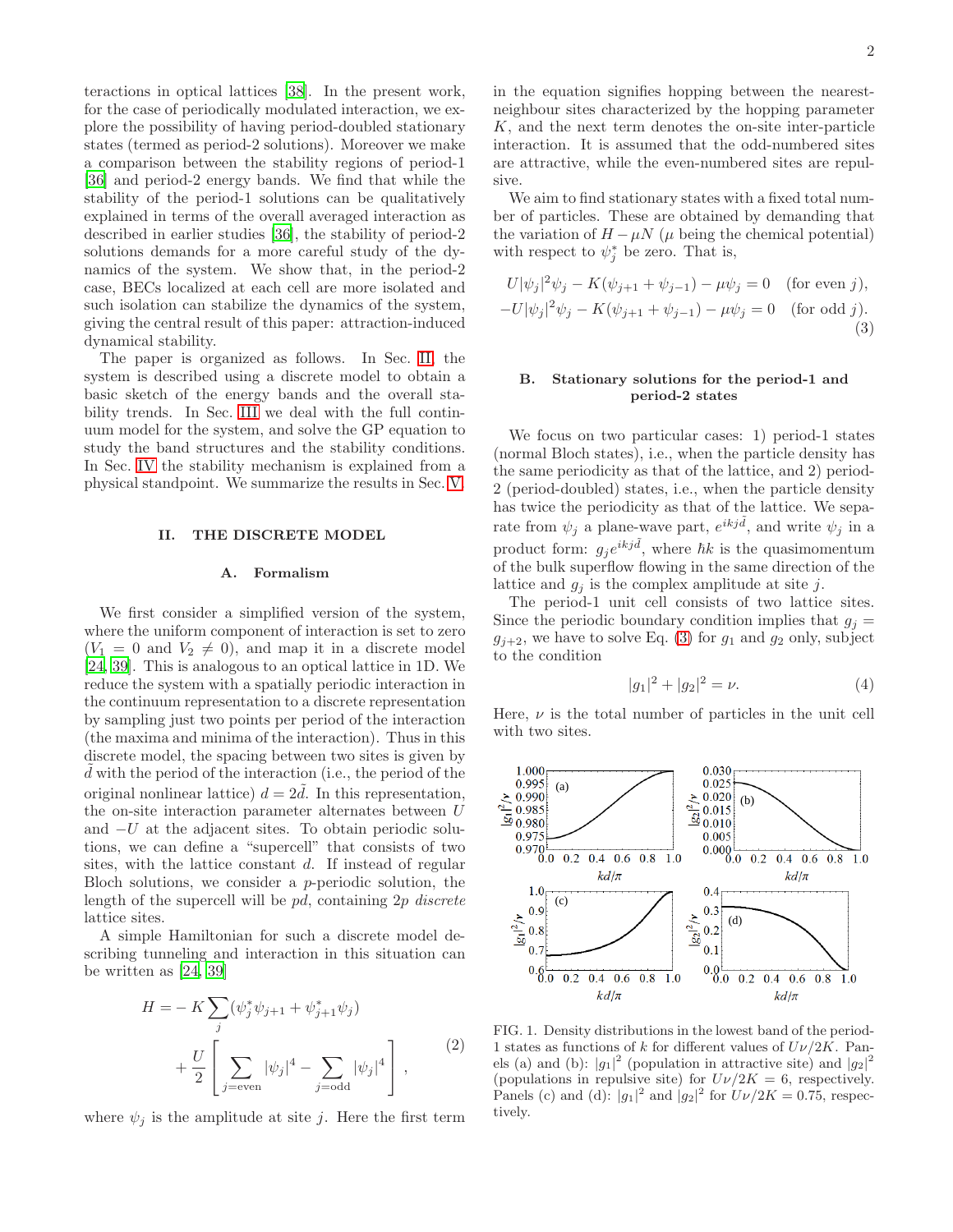

<span id="page-2-0"></span>FIG. 2. Density distributions in the period-2 band for  $U\nu/2K = 6$ : (a)  $|g_1|^2$ , (b)  $|g_2|^2$ , (c)  $|g_3|^2$ , and (d)  $|g_4|^2$  (Populations in the 1st attractive site, 1st repulsive site, 2nd attractive site, and the 2nd repulsive site, respectively).

The populations  $|g_1|^2$  and  $|g_2|^2$  in the attractive and the repulsive sites, respectively, for the lowest Bloch band are given by

$$
\frac{|g_1|^2}{\nu} = n_+ \quad \text{and} \quad \frac{|g_2|^2}{\nu} = n_- \tag{5}
$$

with

$$
n_{\pm} = \frac{1}{2} \left\{ 1 \pm \left[ \left( \frac{\cos k \tilde{d}}{U \nu / 2K} \right)^2 + 1 \right]^{-1/2} \right\} .
$$
 (6)

The population density distributions for two different values of the dimensionless parameter  $U\nu/2K$  are shown in Fig. [1](#page-1-2) as functions of  $k$  within the first Brillouin zone. We notice that when  $U$  is sufficiently large [Figs. [1\(](#page-1-2)a) and [1\(](#page-1-2)b)],  $|g_1|^2 \approx \nu$  for all k values. This can be easily under-stood from Eq. [\(2\)](#page-1-3): if  $K \ll U$ , putting all the particles in the attractive sites leads to the minimum-energy configuration of the system. In contrast, for smaller magnitudes



<span id="page-2-1"></span>FIG. 3. The same as Fig. [2](#page-2-0) for  $U\nu/2K = 0.75$ : (a)  $|g_1|^2$ , (b)  $|g_2|^2$ , (c)  $|g_3|^2$ , and (d)  $|g_4|^2$ .

of U, the kinetic-energy contribution also becomes significant. In this case, although at the zone edge most of the particles reside in the attractive sites, a sizable fraction of them is accumulated in the repulsive sites too, near the zone center [Figs.  $1(c)$  and  $1(d)$ ].

For the period-2 case, the unit cell consists of four lattice sites. The periodic boundary condition implies that  $g_j = g_{j+4}$ . So we have to solve Eq. [\(3\)](#page-1-1) for  $g_1, g_2, g_3$ , and g4, subject to the condition

$$
|g_1|^2 + |g_2|^2 + |g_3|^2 + |g_4|^2 = 2\nu.
$$
 (7)

(Note that there is a factor of 2 on the right-hand side since  $\nu$  is defined as the number of particles per two-site unit cell.)

The distributions of  $|g_1|^2$ ,  $|g_2|^2$ ,  $|g_3|^2$ , and  $|g_4|^2$  are shown for the period-doubled solutions with two different values of  $U\nu/2K$  in Figs. [2](#page-2-0) and [3.](#page-2-1) For a large  $U\nu/2K$ (Fig. [2\)](#page-2-0), the total energy is lowered by putting as many particles as possible in one attractive site in each supercell, i.e., in every fourth site. At the zone edge, the repulsive sites are almost empty and at the zone center they acquire a small population (Fig. [2\)](#page-2-0). For a smaller  $U\nu/2K$  (Fig. [3\)](#page-2-1), the distribution is slightly more even: although one attractive site in a four-site cell hosts the majority of the particles, all the other sites, too, contain non-negligible populations.

Once we solve for the  $g_j$ 's, we can obtain the energy bands using Eq. [\(2\)](#page-1-3) with appropriate boundary conditions. The energy per particle, scaled by  $K$  is a function of the dimensionless parameter  $U\nu/2K$ . In Fig. [4,](#page-3-0) the period-1 (dotted line) and period-2 (solid line) bands are shown for four different values of  $U\nu/2K$ . We observe that when the nonlinear interaction term is large enough [Fig. [4\(](#page-3-0)a)], the bands have a large separation between them and the period-2 band looks almost flat in comparison. For a relatively smaller value of  $U\nu/2K$  [Fig. [4\(](#page-3-0)b)], the gap between the two bands is narrower. Then if we keep lowering the value of  $U\nu/2K$  [Fig. [4\(](#page-3-0)c)], the two bands merge. In this case the period-2 band does not extend over the entire Brillouin zone, but appears in a small region centered around the zone edge, that shrinks further with decreasing  $U\nu/2K$  [Fig. [4\(](#page-3-0)d)].

For a given value of  $U\nu/2K$ , the period-2 bands show more flatness than their period-1 counterparts. As mentioned already, for period-2 states the majority of the particles are stored in every fourth site, while for period-1 states it is every second site. Thus, in the case of period-2 states, the degree of isolation between the regions of large density is higher. This leads to a lower tunneling rate between consecutive sites. As a result, the energy bands are more flat for the period-2 case.

Also, a higher  $U\nu/2K$  value leads to more relative flatness of the bands for both period-1 and period-2 solutions. This is because a large  $U\nu/2K$  means that the onsite interaction term dominates over the hopping term and the stationary solutions are well approximated by the eigenstates of the on-site interaction term, which are independent of k. Another reason is that a large  $U\nu/2K$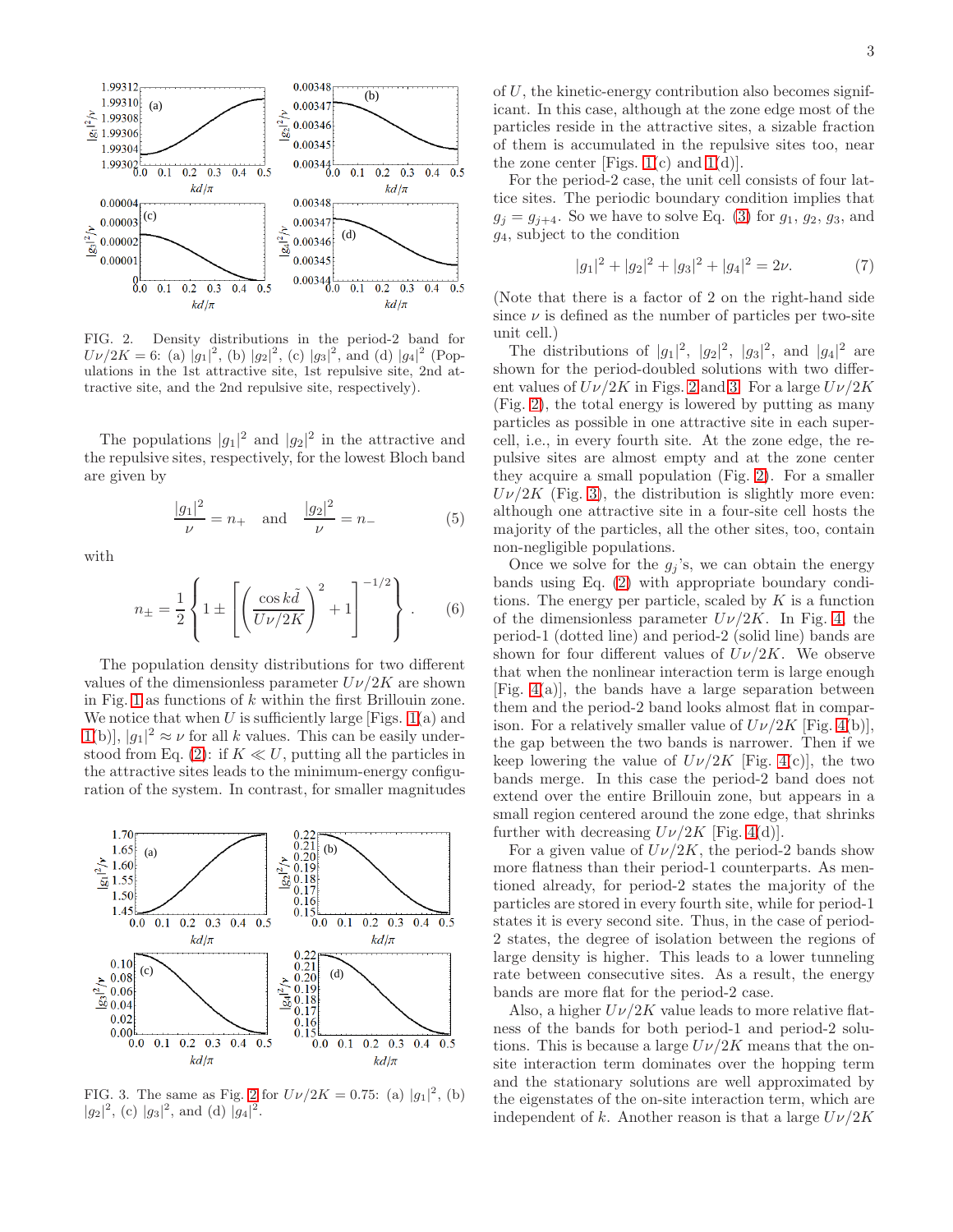

<span id="page-3-0"></span>FIG. 4. Energy per particle of period-1 (dotted lines) and period-2 (solid lines) solutions in units of K for different values of  $U\nu/2K$ : (a)  $U\nu/2K = 6$ , (b)  $U\nu/2K = 0.75$ , (c)  $U\nu/2K = 0.5$ , and (d)  $U\nu/2K = 0.1$ .

leads to repulsive sites being almost empty and the tunneling rate is suppressed.

## C. Linear stability analysis

Let us now examine the stability of the stationary states of the system within the discrete model. There are two aspects: 1) energetic stability — whether the stationary states are at a local energy minimum against small perturbations, and 2) dynamical stability  $-$  if it is stable with respect to the time evolution. As has been shown in general (see the Appendix of [\[31\]](#page-10-20)), energetic instability is a pre-requisite for dynamical instability. Namely, if the system is energetically stable, the system is dynamically stable as well; however, the opposite is not the case.

Here we perform a linear stability analysis of the stationary states following the treatment in Refs. [\[24](#page-10-12), [28](#page-10-10), [30,](#page-10-13) [36](#page-10-16)] (see also, e.g., Refs. [\[1,](#page-9-0) [31,](#page-10-20) [40\]](#page-10-21)). Let  $\delta \psi_{q,j}$  be the deviation from the stationary solution  $\psi_j^{(0)}$  at a given k,

<span id="page-3-2"></span>
$$
\delta\psi_{q,j} = e^{ikj\tilde{d}} \left[ u_{q,j} e^{iqj\tilde{d}} + v_{q,j} * e^{-iqj\tilde{d}} \right],\tag{8}
$$

where the amplitudes  $u_{q,j}$  and  $v_{q,j}$  have the same periodicity as the stationary solution,  $j$  is the site index, and  $\hbar q$  is the quasimomentum of the perturbation. Now the energy functional in Eq. [\(2\)](#page-1-3) is expanded to second order in  $\delta \psi_{q,j}$ , and we find  $\delta E_c$ , its deviation from the equilibrium energy per unit cell.

We can write  $\delta E_c$  in a block-diagonal structure in q. For the period-1 case, it has the following form:

$$
\delta E_c = \begin{pmatrix} u_{q,1}^* & v_{q,1}^* & u_{q,2}^* & v_{q,2}^* \end{pmatrix} M(q) \begin{pmatrix} u_{q,1} \\ v_{q,1} \\ u_{q,2} \\ v_{q,2} \end{pmatrix} . \tag{9}
$$

Because of the periodic boundary condition, we have  $u_{q,j} = u_{q,j+2}$  and  $v_{q,j} = v_{q,j+2}$ .  $M(q)$  is a  $4 \times 4$  matrix, where

$$
[M(q)]_{11} = [M(q)]_{22} = U(|g_1|^2 - |g_2|^2);
$$
  
\n
$$
[M(q)]_{12} = [M(q)]_{21} = U|g_1|^2;
$$
  
\n
$$
[M(q)]_{13} = [M^*(q)]_{31} = -Ke^{i(k+q)\tilde{d}};
$$
  
\n
$$
[M(q)]_{24} = -[M^*(q)]_{42} = -Ke^{-i(k-q)\tilde{d}};
$$
  
\n
$$
[M(q)]_{33} = [M(q)]_{44} = -U(|g_1|^2 + |g_2|^2);
$$
  
\n
$$
[M(q)]_{34} = [M(q)]_{43} = U|g_2|^2,
$$
\n(10)

and zero otherwise.

The condition for energetic stability of the system is that, all the eigenvalues of the matrix  $M(q)$  are positive, since a negative eigenvalue means that there exist perturbations that can lower the energy of the system. We thus study the energetic stability by noting the lowest eigenvalue of  $M(q)$ . If this value is  $< 0$ , there exists at least one negative eigenvalue of  $M(q)$ , which would render the system energetically unstable. On the other hand, if this value is  $\geqslant 0$ , the system is already in either a local or global energy minimum, and hence stable.

We observe that for  $U\nu/2K = 6$  and 0.75, no energetically stable region is found for period-1 solutions. An energetically stable area starts to appear for sufficiently low values of  $U\nu/2K$  between  $U\nu/2K = 0.75$  and 0.5 [see, e.g.,  $U\nu/2K = 0.5$  and 0.1 shown in Figs. [5\(](#page-3-1)a) and [5\(](#page-3-1)b), respectively]. We show the instability contours, and the numbers on the lines mark the lowest eigenvalue of  $M(q)$  for that parameter value. The stable regions are marked by the gray-shading.

We also consider the dynamical stability of the system under the same perturbation as Eq. [\(8\)](#page-3-2). The linearized time-dependent GP equation for the perturbations has the form

$$
i\frac{\partial}{\partial t} \begin{pmatrix} u_{q,1} \\ v_{q,1} \\ u_{q,2} \\ v_{q,2} \end{pmatrix} = M'(q) \begin{pmatrix} u_{q,1} \\ v_{q,1} \\ u_{q,2} \\ v_{q,2} \end{pmatrix} . \tag{11}
$$



<span id="page-3-1"></span>FIG. 5. Energetic stability diagrams for period-1 solutions for (a)  $U\nu/2K = 0.5$  and (b)  $U\nu/2K = 0.1$ . Quasi-wave numbers k and q are in units of  $k_0$ . The gray-shaded regions are the energetically stable regions and the white regions are the energetically unstable regions. The contours show the minimum eigenvalue of the matrix  $M(q)$  in units of K.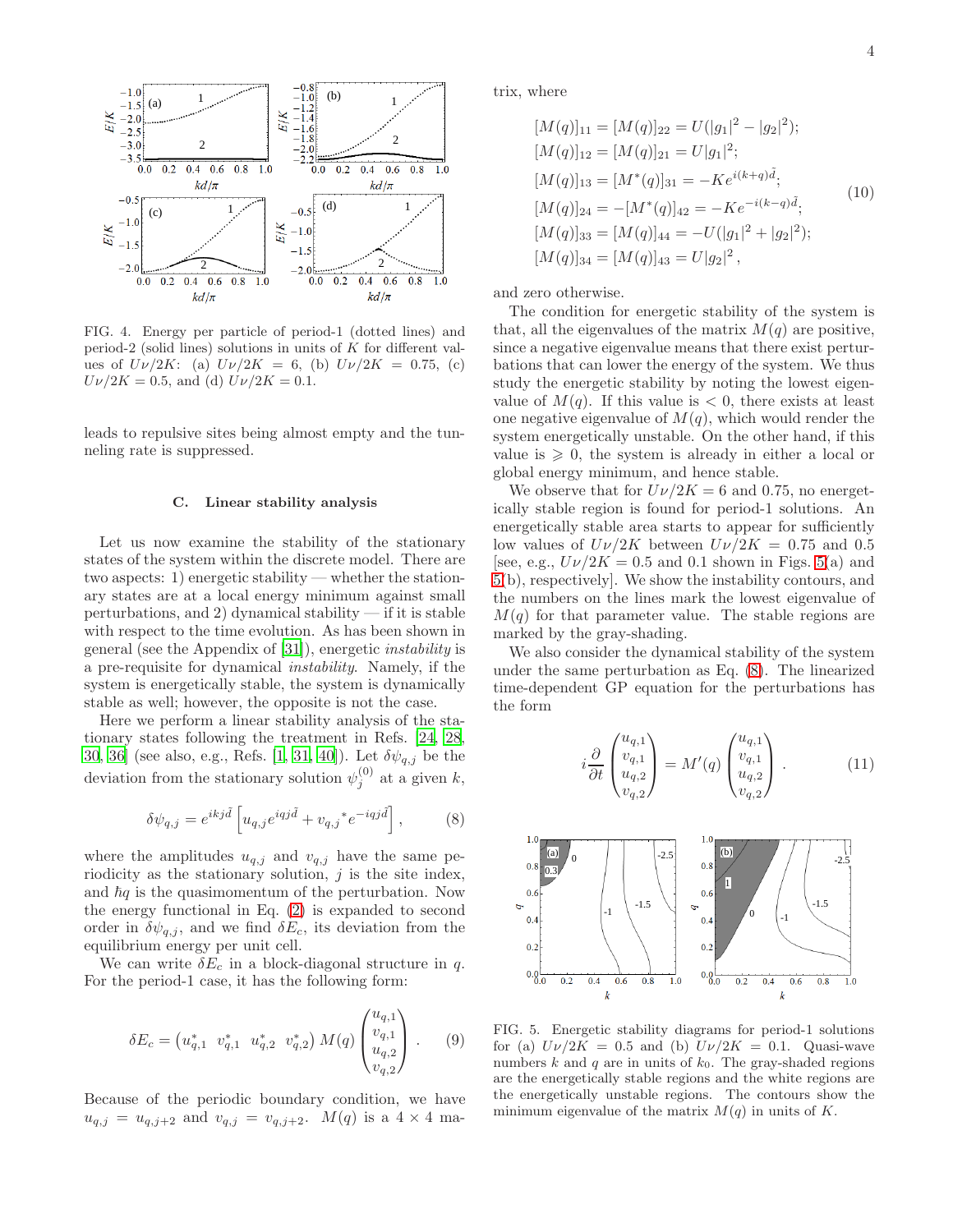Here  $M'(q)$ , too, is a  $4 \times 4$  matrix, where

$$
M'(q) = \begin{pmatrix} \sigma_z & 0\\ 0 & \sigma_z \end{pmatrix} M(q) \tag{12}
$$

with

$$
\sigma_z = \begin{pmatrix} 1 & 0 \\ 0 & -1 \end{pmatrix} . \tag{13}
$$

The condition for dynamical stability is that all the eigenvalues of the matrix  $M'(q)$  are real, since a complex eigenvalue means that the perturbation grows exponentially in time during the dynamical evolution. We note the maximum of the absolute values of the imaginary parts of these eigenvalues to find out the fastest growing mode in the system. When this value happens to be zero, we get complete dynamical stability.

The dynamical stability diagrams are shown in Fig. [6.](#page-4-0) It is found that the  $k = 0$  state is always unstable, so the superfluidity is not sustained in the Brillouin-zone center. This matches with the results obtained in [\[36\]](#page-10-16), where they used the GP equation for the full continuum model to calculate the stationary states and study the corresponding stability properties. For higher values of  $U\nu/2K$  [e.g., Fig. [6\(](#page-4-0)a)], half the region between the Brillouin-zone center and the zone edge shows dynamical stability. If the value of  $U\nu/2K$  is further reduced



<span id="page-4-0"></span>FIG. 6. Dynamical stability diagrams for period-1 solutions for different values of  $U\nu/2K$ : (a)  $U\nu/2K = 6$ , (b)  $U\nu/2K = 0.75$ , (c)  $U\nu/2K = 0.5$ , and (d)  $U\nu/2K = 0.1$ . Quasi-wave numbers k and q are in units of  $k_0$ . The grayshaded regions are the dynamically stable regions and the white regions are the dynamically unstable regions. The contours show the growth rate of the fastest growing mode, i.e., the maximum absolute value of the imaginary part of the eigenvalues of the matrix  $M'(q)$  in units of K.

to  $∼ 1$  [Fig. [6\(](#page-4-0)b)], an instability island starts to grow from the zone edge. At even lower values of  $U\nu/2K$ , the instability region around the zone center starts to shrink  $[Fig. 6(c)]$  $[Fig. 6(c)]$  $[Fig. 6(c)]$ , and we finally get a larger stability area [Fig. [6\(](#page-4-0)d)]. Qualitatively, all these features are in agreement with the continuum-model results in [\[36\]](#page-10-16).

We follow the same procedure for period-2 solutions to find the energetic and dynamic instabilities, only now both  $M(q)$  and  $M'(q)$  are  $8 \times 8$  matrices. Moreover, for small values of  $U\nu/2K$ , the period-2 solutions do not exist for the entire Brillouin zone, but for a very small k-span near the zone edge.



<span id="page-4-1"></span>FIG. 7. The same as Fig. [6](#page-4-0) for period-2 solutions for (a)  $U\nu/2K = 6$ , (b)  $U\nu/2K = 0.75$ , (c)  $U\nu/2K = 0.5$ , and (d)  $U\nu/2K = 0.1.$ 

As for the energetic stability, we now find that all the period-2 solutions are energetically unstable for the range of  $U\nu/2K$  we are working with. For low  $U\nu/2K$ , the instability contours are horizontal. As  $U\nu/2K$  is gradually increased, the contours become vertical, and the magnitude of the lowest eigenvalue of  $M(q)$  (which is negative) becomes larger.

In the dynamical stability diagram for high nonlinearity [e.g.,  $U\nu/2K = 6$  shown in Fig. [7\(](#page-4-1)a)], the basic feature of the phase map remains the same as in the period-1 case. However, if we look at the contours of the fastest growing mode, here the value at  $k = 0$  is one order of magnitude smaller than the corresponding value for the period-1 case shown in Fig.  $6(a)$  (25 times smaller if we consider high-q perturbations). This point will be discussed in detail in Sec. [IV.](#page-6-0)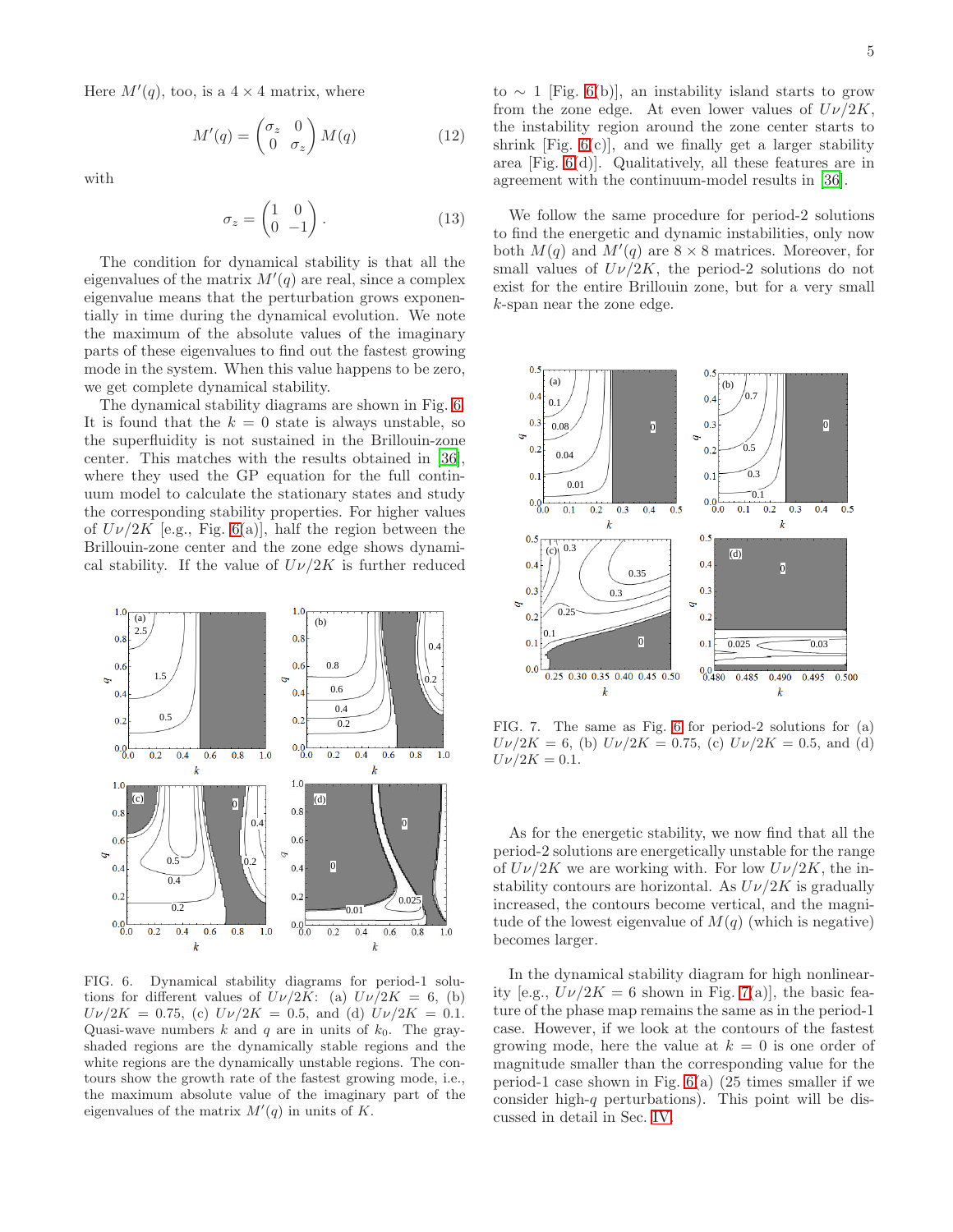

<span id="page-5-1"></span>FIG. 8. Energy per particle of period-1 (dotted lines) and period-2 (solid lines) solutions for different values of  $c_2$  obtained from the continuum model: (a)  $c_2 = 0.4$ , (b)  $c_2 = 0.1$ , (c)  $c_2 = 0.04$ , and (d)  $c_2 = 0.01$ .

## <span id="page-5-0"></span>III. THE CONTINUUM MODEL

### A. Formalism and stationary solutions

Next we turn to the continuum model, starting from the GP equation in 1D  $[Eq. (1)]$  $[Eq. (1)]$  $[Eq. (1)]$ :

$$
i\frac{\partial}{\partial t}\psi = -\frac{\partial^2}{\partial x^2}\psi + (8c_1 + 8c_2 \cos 2x)|\psi|^2 \psi.
$$
 (14)

Here all the energies are measured in the scale of the recoil energy  $E_R = \hbar^2 k_0^2 / 2m$ . All lengths are in units of  $1/k_0$ , and the time t is in units of  $2m/k_0^2\hbar$ . The wave function  $\psi$  is in units of  $\sqrt{n_0}$ ,  $n_0$  being the average number density. Here  $c_1 = n_0 V_1 / 8E_R$  and  $c_2 = n_0 V_2 / 8E_R$ (following the notation of [\[36\]](#page-10-16)). Again, we find solutions of the Bloch form,  $\psi = e^{ikx}\phi$ , where  $\phi$  has the same periodicity as of the spatial modulation (period-1 solutions), twice the periodicity of it (period-2 solutions), or even higher period ones. To continue the analogy with the discrete model, we note that here, too, we can think of a "supercell", its length being pd for a period-p solution.

We expand  $\psi$  in terms of plane waves,

$$
\phi = \sum_{l=-l_{\text{max}}}^{l_{\text{max}}} a_l e^{ilx/p} \tag{15}
$$

(p is the periodicity of the solutions). Putting  $p = 1$ leads to the period-1 branches, while  $p = 2$  corresponds to period-doubled solutions. Here l can take  $2l_{\text{max}} + 1$ values. The coefficients  $a_l$  have to satisfy the normalization condition,  $\sum_{l} |a_l|^2 = 1$ . The stationary solutions are obtained by means of a variational calculation [\[1\]](#page-9-0), so that the wave function  $\psi(x)$  extremizes the total energy of the system.

In Fig. [8,](#page-5-1) we show the energy bands corresponding to period-1 and period-2 solutions, for four different values of  $c_2$ , taking  $c_1=0$ . Just like the discrete case, we find that when  $c_2$  is large [Figs. [8\(](#page-5-1)a) and 8(b)], the bands are widely separated. As we keep decreasing the value of  $c_2$  [Figs. [8\(](#page-5-1)c) and 8(d)], the two bands merge, and the region of the period-2 band starts diminishing. So our simplified discrete model can successfully capture all the essential features of the energy-band structures obtained from the full continuum calculation.

Figure [9](#page-5-2) shows the nature of the density distribution in the continuum model, both for period-1 and period-2 solutions. It appears that for a fixed  $c_1$ , a larger  $c_2$  makes the peaks sharper and more isolated in nature.

We have chosen the  $c_2$  values exactly as in [\[36\]](#page-10-16), so that we can reproduce the stability diagrams from the period-1 case therein, before we proceed to solve for the period-2 case, and make a direct comparison. However, in this section we focus only on  $c_1 = 0$  situations, because that corresponds to our discrete model of having alternate U and −U on-site interactions (a non-zero value of  $c_1$  would mean that there is a difference in magnitude of the interaction strengths in the attractive and repulsive sites).

#### B. Stability analysis for the continuum model

Let  $\delta \psi_q$  be the deviation from the stationary Bloch wave solution  $\psi^{(0)}$  at a given k for the continuum model. This can be written as

$$
\delta\psi_q(x) = e^{ikx} \left[ u(x,q)e^{iqx} + v^*(x,q)e^{-iqx} \right],\qquad(16)
$$

where the amplitudes  $u(x, q)$  and  $v(x, q)$  are periodic functions of  $x$  with the same periodicity as the stationary solutions. Similarly to the discrete model, the energy deviation from the stationary states per unit cell is given by

$$
\delta E_c = \int_{-p\pi/2}^{p\pi/2} dx \left( u^* v^* \right) M(q) \begin{pmatrix} u \\ v \end{pmatrix} \tag{17}
$$



<span id="page-5-2"></span>FIG. 9. Density distributions for (a)  $c_2 = 0.4$ , period-1, (b)  $c_2 = 0.04$ , period-1, (c)  $c_2 = 0.4$ , period-2, and (d)  $c_2 = 0.04$ , period-2, all for  $k = 0.5$  and  $c_1 = 0$ . Here x is plotted in units of  $1/k_0$ , *n* is in units of the average density  $n_0$ .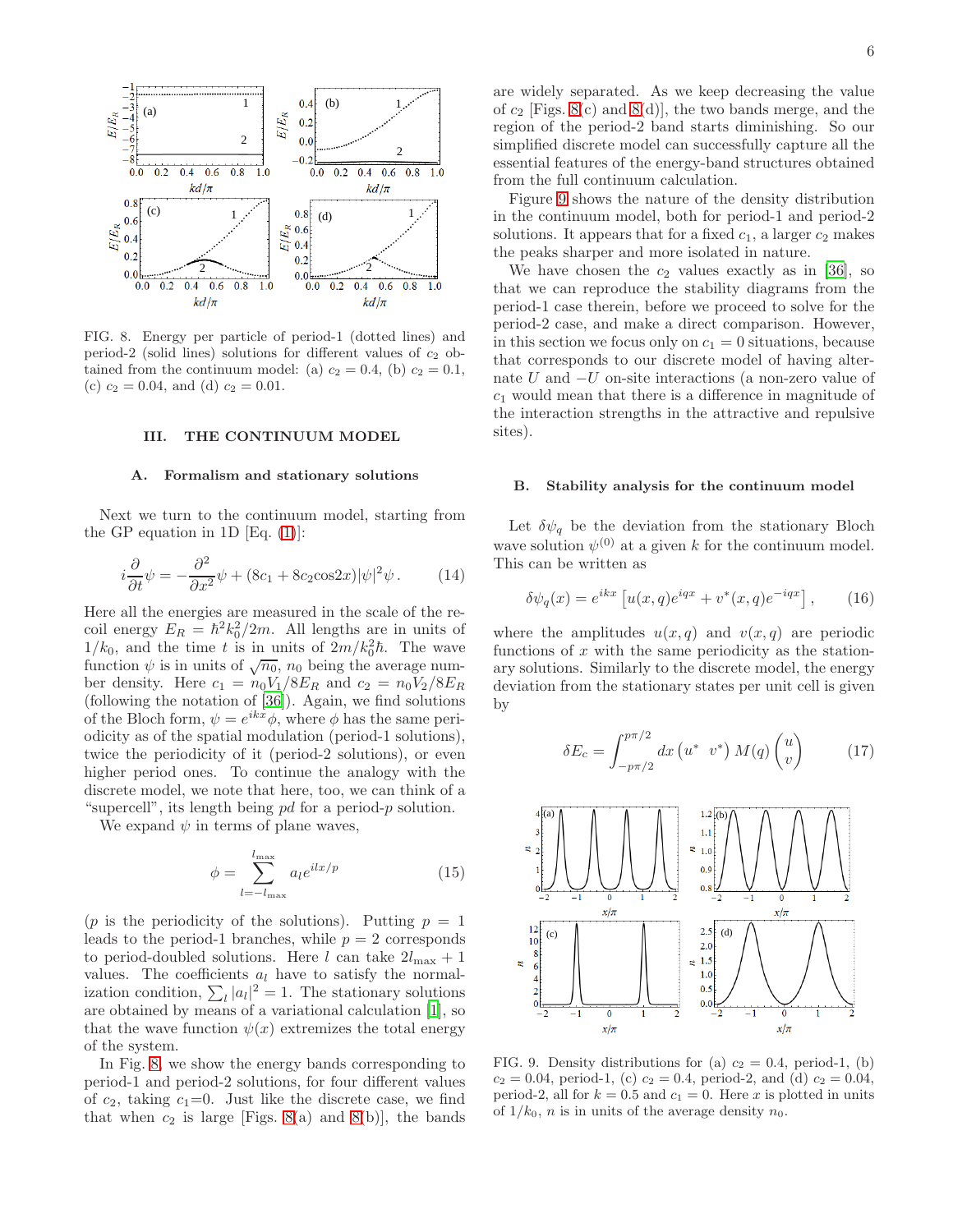for p-periodic states.

We proceed exactly like in the case of the discrete model, and find the eigenvalues for  $M(q)$ , both for period-1 and period-2 solutions. If  $M(q)$  has negative eigenvalues, that would render the system energetically unstable. In the period-1 case, a higher value of  $c_2$  makes the system completely unstable energetically, while for smaller  $c_2$  an energetically stable region (marked by the gray shade in Fig. [10\)](#page-6-1) appears, as in [\[36\]](#page-10-16). For period-2 cases, the solutions are always unstable energetically, at least for the range of  $c_2$  we have chosen, namely  $0.01 \leq c_2 \leq 0.4$ . This is exactly in agreement with the result we obtained in the discrete model.

The dynamical stability for period-1 and period-2 solutions is also studied. For the same perturbation  $\delta \psi_q$ , the time-dependent GP equation can be linearized as

$$
i\frac{\partial}{\partial t}\begin{pmatrix}u\\v\end{pmatrix} = M'(q)\begin{pmatrix}u\\v\end{pmatrix} \tag{18}
$$

with  $M'(q) \equiv \sigma_z M(q)$ . If  $M'(q)$  has complex eigenvalues, the perturbations blow up in the course of time evolution, and if the imaginary part is zero, the stationary solutions are dynamically stable. The fastest growing modes (the mode with the largest absolute value of the imaginary parts of the eigenvalues) in the system are also noted.

For the period-1 case (Fig. [11\)](#page-6-2), the basic features (dynamically unstable in half the region between the Brillouin-zone center and the zone edge for large  $c_2$ ; the appearance of another instability island near the zone edge and the shrinking of both the unstable domains as the value of  $c_2$  is lowered) remain similar to the corresponding situation in the discrete model (Fig. [6\)](#page-4-0) and also agree with previous results in [\[36\]](#page-10-16). Similarly, for the period-2 solutions, we find that the plots (Fig. [12\)](#page-7-0) look quite similar to the corresponding plots from the discrete case (Fig. [7\)](#page-4-1) up to moderate values of  $U$ . This again shows that the qualitative features of almost all the properties associated with the continuum model (energyband structures, stability conditions) can be extracted



<span id="page-6-1"></span>FIG. 10. Energetic stability diagrams for period-1 solutions for different values of  $c_2$ : (a)  $c_2 = 0.04$  and (b)  $c_2 = 0.01$ . Quasi-wave numbers k and q are in units of  $k_0$ . The grayshaded regions are the energetically stable regions and the white regions are the energetically unstable regions. The contours show the minimum eigenvalue of the matrix  $M(q)$  in units of the recoil energy  $E_R$ .



<span id="page-6-2"></span>FIG. 11. Dynamical stability diagrams for period-1 solutions for different values of  $c_2$ : (a)  $c_2 = 0.4$ , (b)  $c_2 = 0.1$ , (c) $c_2 =$ 0.04, and (d)  $c_2 = 0.01$ . Quasi-wave numbers k and q are in units of  $k_0$ . The contours show the growth rate of the fastest growing mode, i.e., the maximum absolute value of the imaginary part of the eigenvalues of the matrix  $M'(q)$ , in units of the recoil energy  $E_R$ .

from the simple discrete model. However, this breaks down when  $U$  in the discrete model (or equivalently,  $c_2$  in the continuum model) is too large. While in the discrete case, we always find a region of dynamical stability, at large  $c_2$  the continuum model has no stable region at all [Fig. [12\(](#page-7-0)a)]. When we increase  $c_2$  gradually from 0.1 to 0.4, we notice that the stable region vanishes altogether at  $c_2 = 0.17$ , and the instability contours gradually become horizontal. This point will be discussed further in the next section.

### <span id="page-6-0"></span>IV. THE MECHANISM BEHIND DYNAMICAL STABILITY

We have come across a number of striking features while studying the dynamical stabilities both from the discrete and the continuum models. Here we recall some of them:

1) The period-1 and period-2 states in the lowest energy band are always unstable at  $k = 0$  for purely sinusoidal modulations with  $V_1 = 0$ . These can, however, be stable for larger k values.

2) In the discrete model with  $U \gg K$ , the period-2 solutions are more dynamically stable than their period-1 counterparts.

3) In the continuum model the period-2 solutions show greater dynamical stability (compared to the period-1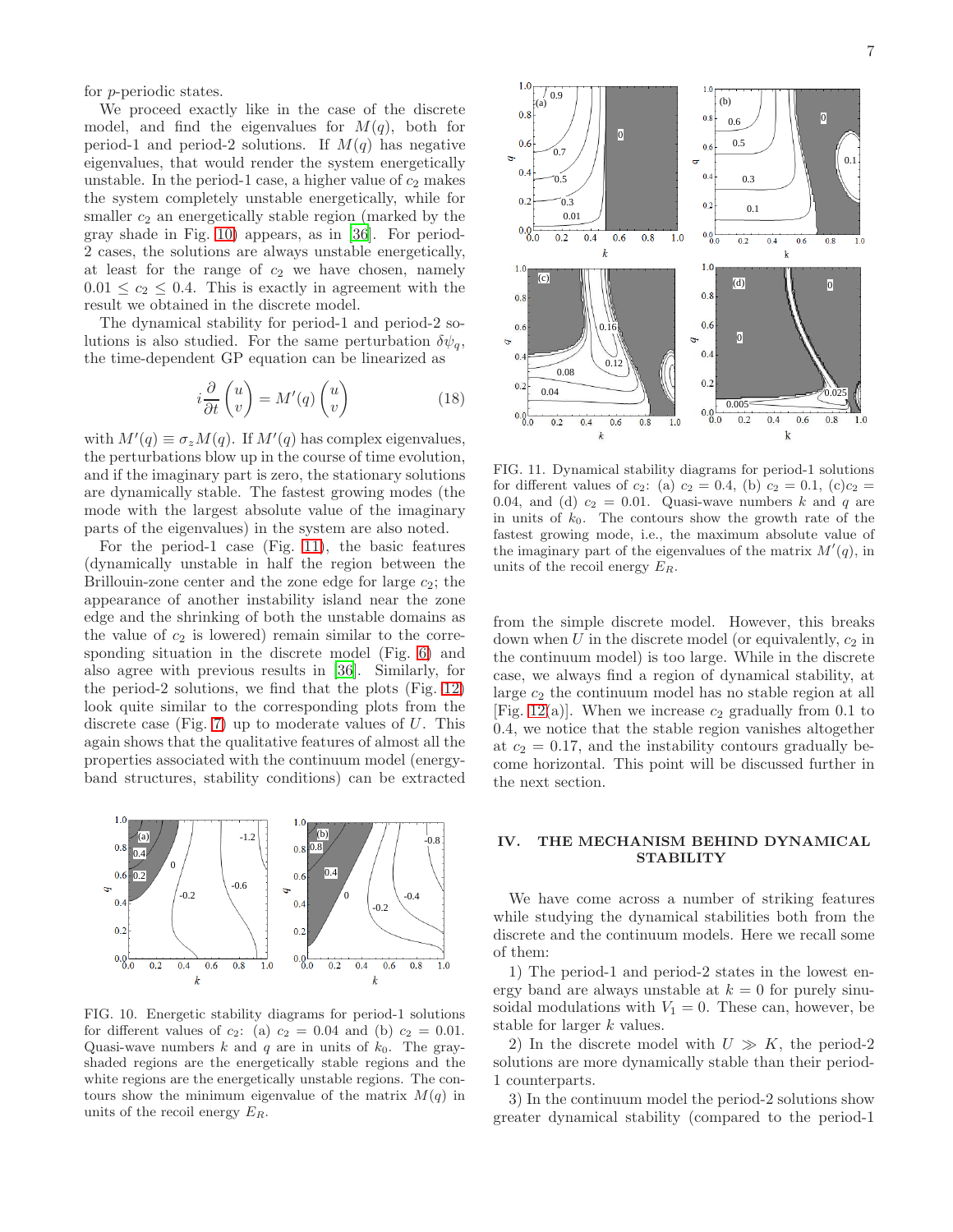

<span id="page-7-0"></span>FIG. 12. The same as Fig. [11](#page-6-2) for period-2 solutions for (a)  $c_2 = 0.4$ , (b)  $c_2 = 0.1$ , (c)  $c_2 = 0.04$ , and (d)  $c_2 = 0.01$ .

cases) up to a certain value of  $c_2$ , but beyond it they become completely unstable.

In this section we try to explain these features from a physical point of view, and also investigate situations with a non-zero  $V_1$  (i.e., a constant component added to the periodic modulation) to obtain a better understanding of the stability mechanism.

The first feature is in complete contrast with BECs in periodic potentials where the  $k = 0$  state is always dynamically stable. In [\[36](#page-10-16)], the dynamical instability of the period-1 Bloch state at  $k = 0$  for this model with  $V_1 = 0$  was explained in terms of the averaged interaction energy, and it was argued that if the averaged interaction  $E_{\text{int}} \propto \int_{-p\pi/2}^{p\pi/2} (c_1 + c_2 \cos 2x)|\psi|^4 dx$  over one period becomes negative, that would make the  $k = 0$  state unstable. In the case of  $V_1 = 0$  (i.e.,  $c_1 = 0$ ), since the interaction energy (for both period-1 and period-2 solutions) averaged over one supercell is always negative for  $k = 0$ , it resembles a BEC with attractive interparticle interaction, which is unstable dynamically [\[1\]](#page-9-0).

Interestingly, although the lowest Bloch states are dynamically unstable at  $k = 0$ , at larger values of k these can be stable [e.g., the gray-shaded regions in Figs. [6\(](#page-4-0)a),  $7(a)$  $7(a)$ ,  $11(a)$ , and  $12(b)$ . To explain this seemingly counterintuitive result, we go back to the population density distributions of the discrete model in Figs. [1,](#page-1-2) [2,](#page-2-0) and [3.](#page-2-1) As we have already mentioned, at the zone edge the majority of particles are accumulated in the attractive sites, leaving the repulsive sites nearly empty. Now, for a twosite cell, the transition amplitude between the states with populations  $\{|g_1|^2, |g_2|^2\}$  and  $\{|g_1|^2 \pm 1, |g_2|^2 \mp 1\}$  can be estimated as  $\sim \sqrt{|g_1||g_2|}K$ . Having alternate empty sites means that the tunneling between neighboring sites is

frozen, and the dynamical instability is suppressed. This "freezing" takes place for the four-site cell in the case of the period-2 solutions as well. In contrast, at the zone center with  $k = 0$ , the population distribution is more even, and no sites are vacant. The tunneling is nonnegligible, and the suppression of dynamical instability does not work around this point. Since the isolation of the higher-density regions, which is responsible for the stability of the superfluid at higher k values, is a result of the attractive interaction in alternate sites, this mechanism can be termed as "attraction-induced dynamical stability."

That the period-2 solutions are more stable than the period-1 solutions at higher  $U$  values is a direct consequence of the very same mechanism. For period-2 solutions, the higher-density regions are more localized and isolated, i.e., most of the particles are hosted by every fourth site while, for period-1 solutions, it is every second site. In the case of period-1 solutions, this particular stability mechanism is not very prominent near the zone center because the higher-density regions are not separated enough, and a larger  $U$  [Fig. [6\(](#page-4-0)a)] generates more instability than a smaller  $U$  [Fig. [6\(](#page-4-0)b)] for the same value of k. On the other hand, for period-2 solutions, a larger U enhances the stability that was already there due to a higher degree of isolation between the higher-density regions. Thus, the superfluid with a higher  $U/K$  value [Fig.  $7(a)$ ] is more stable than its lower- $U/K$  counterpart [Fig. [7\(](#page-4-1)b)] for period-2 solutions.

Of course, there are other factors that determine the dynamical stability, apart from the sign of the net attractive interaction energy, and the suppression of the tunneling due to isolation of higher-density regions. When  $U\nu/2K$  is sufficiently small, we observe that a dynamically unstable region appears near the zone edge. This suggests that there are several other factors, too, collectively responsible for the complicated stability diagram like Figs.  $6(b)$ , (c), and (d). It is also worth mentioning here that, similarly, in also BECs in optical lattices with dipole-dipole interactions, it is observed that higher period solutions are more stable [\[38\]](#page-10-18).

This attractive-interaction induced dynamical stability is present in the continuum model as well. Only, now the attractive and repulsive "sites" are not actual discrete lattice sites any more, but domains. We observe that up to a certain value of  $c_2$ , increasing the strength of the attractive interaction enhances the stability of the period-2 states around the zone edge by suppressing the inter-site tunneling (Fig. [12\)](#page-7-0). However, if the nonlinear interaction term is increased even beyond this point ( $c_2 \simeq 0.17$  here), another mechanism becomes important: the interaction between intra-site particles. Then an increased attractive interaction leads to the collapse of the BEC within a supercell. Since in the discrete model this kind of intrasite degrees of freedom is completely absent, we did not have something equivalent to Fig. [12\(](#page-7-0)a) there.

We also note that for higher values of  $c_2$  (Fig. [9\)](#page-5-2) the density distribution has very sharp peaks. As the value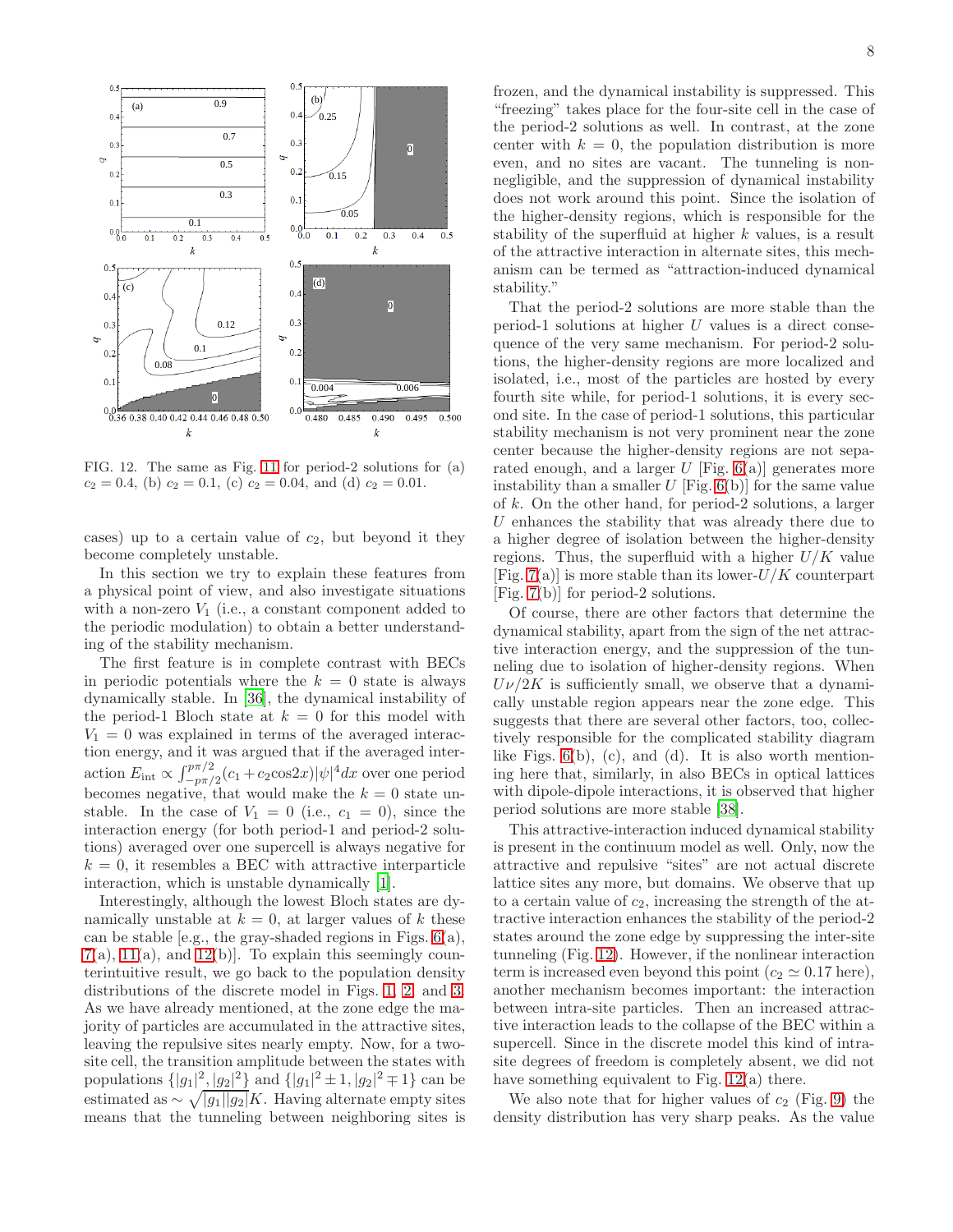of  $c_2$  is gradually decreased, those peaks broaden. This is another reason why the discrete model fails to mimic the continuum one for high  $c_2$ : the expansion of the sharp peaks needs more number of basis functions, and the single-band discrete model is insufficient to capture the actual behavior.

For the excited states, too, there is a departure from the prediction based on the averaged interaction. The period-1 and period-2 states in higher bands usually correspond to an average positive interaction energy, and yet we find the  $k = 0$  state to be dynamically unstable when  $c_1 = 0$ .

Next we consider adding a constant component to the periodic modulation, i.e., taking  $c_1 \neq 0$  in the continuum model. Although the  $k = 0$  state in the lowest band is always dynamically unstable for  $c_1 = 0$ , by gradually increasing  $c_1$  one finally arrives at a critical value that stabilizes the system. In Fig. [13,](#page-8-0) the solid curve gives the values of the critical  $c_1$ 's as  $c_2$  is increased. The yellow region bounded by the solid line is dynamically stable, and the white one is dynamically unstable. The dashed line marks the separation between average attractive interaction and average repulsive interaction, i.e., the region below it is attractive and the region above is repulsive. So there is a correspondence between the overall interaction being repulsive, and the system being dynamically stable for period-1 solutions at  $k = 0$  [Fig. [13\(](#page-8-0)a)]. This is in agreement with the results of [\[36](#page-10-16)].

In Fig. [13\(](#page-8-0)b), we plot the same for  $k = 1$  (i.e., the zone boundary for period-1 states). Here, too, there appears to be a relation between the region of dynamical stability and the line where the averaged interaction changes sign. Only, now the solid line lies below the dashed line and the dynamically stable region expands. This can be connected to the "attractive-interaction induced dynamical stability" again: near the zone edge there is an additional stability mechanism due to the isolation of the higherdensity regions. Thus the system becomes stable even at a  $c_1$  value that is slightly lower than the  $c_1$  required to make the net interaction repulsive.

The picture, however, changes for period-2 solutions. When  $c_2$  is very low, the period-2 branch does not extend up to  $k = 0$ , but rather appears only in a small region around the zone boundary. For a higher value of  $c_2$ , even though the period-2 branch exists for  $k = 0$ , it is dynamically unstable for  $c_1 = 0$ . If we keep on increasing  $c_1$ , the instability increases. Thus, there is no critical  $c_1$ and no stable  $k = 0$  state for this parameter domain, although the averaged interaction can be both attractive and repulsive, depending on the choices of  $c_1$  and  $c_2$ .

For period-2 and  $k = 0.5$  (the zone boundary for period-2 states), the trend is completely opposite to the period-1 results. For  $c_2 \geq 0.07$ , the solutions are dynamically stable even at  $c_1 = 0$ , and gradually become dynamically unstable if  $c_1$  is increased above a certain value [Fig.  $13(c)$ ]. Thus, we have a critical value of  $c_1$  that marks the onset of dynamical instability. Below  $c_2 \simeq 0.07$ , the solutions are dynamically unstable at



<span id="page-8-0"></span>FIG. 13. (Color online) Dynamical stability and averaged interaction for (a) period-1 and  $k = 0$ , (b) period-1 and  $k = 1$ , and (c) period-2 and  $k = 0.5$ . The dashed lines separate the regions of positive average interaction (above the line) and negative averaged interaction (below the line). The solid line separates the dynamically stable and the unstable regions, and the stable region is shaded in yellow.



<span id="page-8-1"></span>FIG. 14. Density distributions of period-2 states for  $c_2 = 0.08$ and  $k = 0.5$  with  $c_1 = 0$  (dashed curve) and  $c_1 = 0.04$  (solid curve). The dashed curve belongs to the stable region and the solid one marks the onset of dynamical instability. Here  $x$  is plotted in units of  $1/k_0$ , *n* is in units of the average density  $n_0$ .

 $c_1 = 0$ , and increasing  $c_1$  makes it even more unstable. So unlike the period-1 cases, here the dynamically stable region (the region below the solid line, and not above, marked by yellow shading) does not correspond to an overall repulsive interaction [Fig. [13\(](#page-8-0)c)].

In period-1 situations, the sign of the overall interaction matters in determining the dynamical stability: a repulsive interaction means a dynamically stable BEC. Since the "attraction-induced dynamical stability" is not the dominant behavior there (because the higher-density regions are not separated enough), the stability can more or less be accounted for by the sign of the net interaction alone. For period-2 solutions, however, a more complicated factor sets in. Since the period-2 case in general represents a higher degree of isolation between the higher-density regions (Fig. [9\)](#page-5-2), the tunneling rate here plays a crucial role. For a large  $c_2$ , the peaks are sharper. The inter-site tunneling is suppressed here and the system is more stable. As  $c_2$  is decreased, the peaks spread out to overlap, enabling more tunneling of parti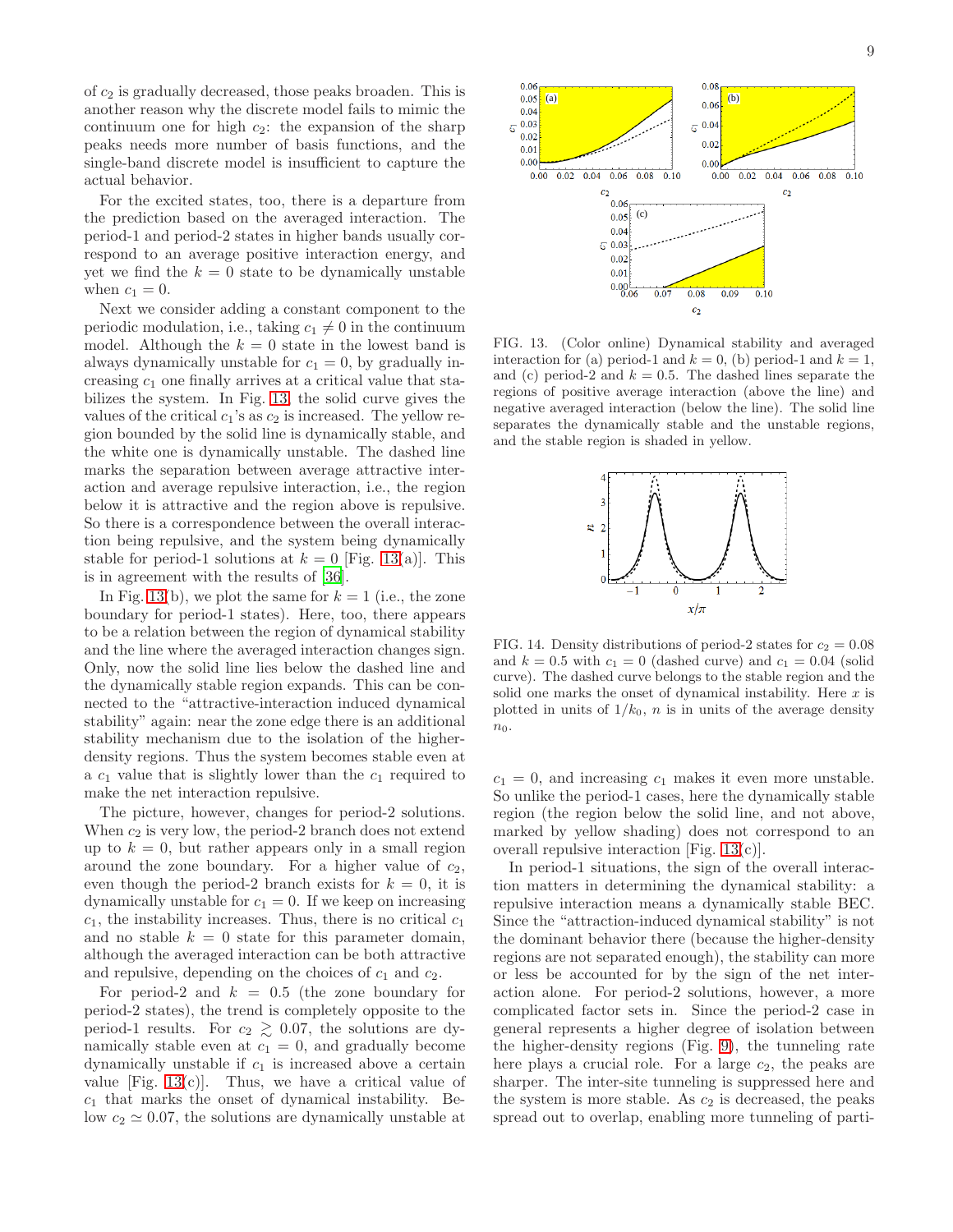cles, and that leads to dynamical instability. That is why in Fig.  $13(c)$ , the stability region appears in the higher  $c_2$  side below the solid line. That the shape of the peaks and the nature of their separation in the density distribution determines the dynamical stability can be illustrated from Fig. [14](#page-8-1) as well. The dashed curve of Fig. [14](#page-8-1) corresponds to the density distribution at  $k = 0.5$  for  $c_2 = 0.08$ and  $c_1 = 0$ , that falls in the stable region of Fig. [13\(](#page-8-0)c). If  $c_1$  is increased above 0.04, although the averaged interaction is now positive (and we could thus expect a stable BEC), we find the region dynamically unstable. Here the density distribution shows wider peaks (the solid curve) and a lesser degree of isolation, and this results in more tunneling of particles, and hence, less stability. So we see that the attractive-interaction induced dynamical stability is the key factor in describing the stability of period-2 states around the zone edge.

Finally, in a realistic experiment one may anticipate that a harmonic external trapping potential is present in addition to the periodic modulation. In such a trapped case, key modifications would be in the density of states in the low-energy region and the emergence of the quantum pressure due to the inhomogeneity of the system. However, they are relevant only to the long-wavelength perturbations while the fastest growing mode for the dynamical instability in our discussion is the one with a short wavelength of the order of a lattice constant. Therefore, provided the oscillator length of the trap is much larger than the lattice constant, the dynamical stability of the nonlinear lattice in the presence of the harmonic trap could be reliably predicted within the local-density approximation using our results for the untrapped case.

#### <span id="page-9-5"></span>V. SUMMARY

We have studied BECs in a nonlinear lattice, i.e., with a spatially periodic scattering length that can be realized via optical Feshbach resonances. Periodic and period-doubled solutions are obtained, both for a

reduced discrete model and the full continuum model. The energetic and dynamic stabilities of these stationary states are then examined. It is observed that the periodic nature of the interaction leads to a splitting of the BEC: most of the particles are stored in the attractive sites or domains. If these higher-density regions are not sufficiently isolated and an inter-site tunneling is significant, then the dynamical stability of the superfluid can be qualitatively explained by the sign of the averaged interaction: a net repulsive BEC is stable and a net attractive one is unstable. However, when the higher-density regions are well separated, the inter-site tunneling is suppressed and that enhances the dynamical stability of the system. This "attractioninduced dynamical stability" plays the dominant role near the zone edge for periodic solutions. Also, it is this mechanism that renders the higher-periodic solutions more dynamically stable when the nonlinear interaction term is strong enough, unless there is an inter-site dynamics causing a collapse of the BEC.

## ACKNOWLEDGMENTS

This work was supported by IBS through Project Code (Grant No. IBS-R024-D1); by the Zhejiang University 100 Plan; by the Junior 1000 Talents Plan of China; by the Max Planck Society, the Korea Ministry of Education, Science, and Technology (MEST), Gyeongsangbuk-Do, Pohang City, for the support of JRG at APCTP; and by Basic Science Research Program through National Research Foundation in Korea funded by MEST (Grant No. 2012R1A1A2008028). R.D. would like to acknowledge support from the Department of Science and Technology, Government of India in the form of an Inspire Faculty Award (Grant No. 04/2014/002342). P.V. is supported by the Austrian Federal Ministry of Science, Research, and Economy (BMWFW) and he would also like to thank Prof. Oriol Romero-Isart for support.

- <span id="page-9-0"></span>[1] C. J. Pethick and H. Smith, *Bose Einstein Condensation in Dilute Gases, 2nd ed.* (Cambridge University Press, Cambridge, 2008).
- [2] Edited by P. G. Kevrekidis, D. J. Frantzeskakis, and R. Carretero-Gonz´alez, *Emergent Nonlinear Phenomena in Bose-Einstein Condensates: Theory and Experiment* (Springer-Verlag, Berlin Heidelberg, 2008).
- <span id="page-9-1"></span>[3] O. Morsch and M. Oberthaler, Rev. Mod. Phys. **78**, 179 (2006).
- <span id="page-9-2"></span>[4] S. Inouye, M. R. Andrews, J. Stenger, H.-J. Miesner, D. M. Stamper-Kurn, and W. Ketterle, Nature 392, 151 (1998).
- [5] Ph. Courteille, R. S. Freeland, D. J. Heinzen, F. A. van Abeelen,and B. J. Verhaar, Phys. Rev. Lett. 81, 69

(1998).

- [6] J. L. Roberts, N. R. Claussen, J. P. Burke Jr., C. H. Greene, E. A. Cornell, and C. E. Wieman, Phys. Rev. Lett. 81, 5109 (1998).
- [7] A. J. Moerdijk, B. J. Verhaar, and A. Axelsson, Phys. Rev. A 51, 4852 (1995).
- <span id="page-9-3"></span>[8] E. Timmermans, P. Tommasini, M. Hussein, and A. Kerman, Phys. Rep. 315, 199 (1999).
- <span id="page-9-4"></span>[9] P. O. Fedichev, Y. Kagan, G. V. Shlyapnikov, and J. T. M. Walraven, Phys. Rev. Lett. 77, 2913 (1996).
- [10] J. L. Bohn and P. S. Julienne, Phys. Rev. A 56, 1486 (1997).
- [11] F. K. Fatemi, K. M. Jones, and P. D. Lett, Phys. Rev. Lett., 85, 4462 (2000).